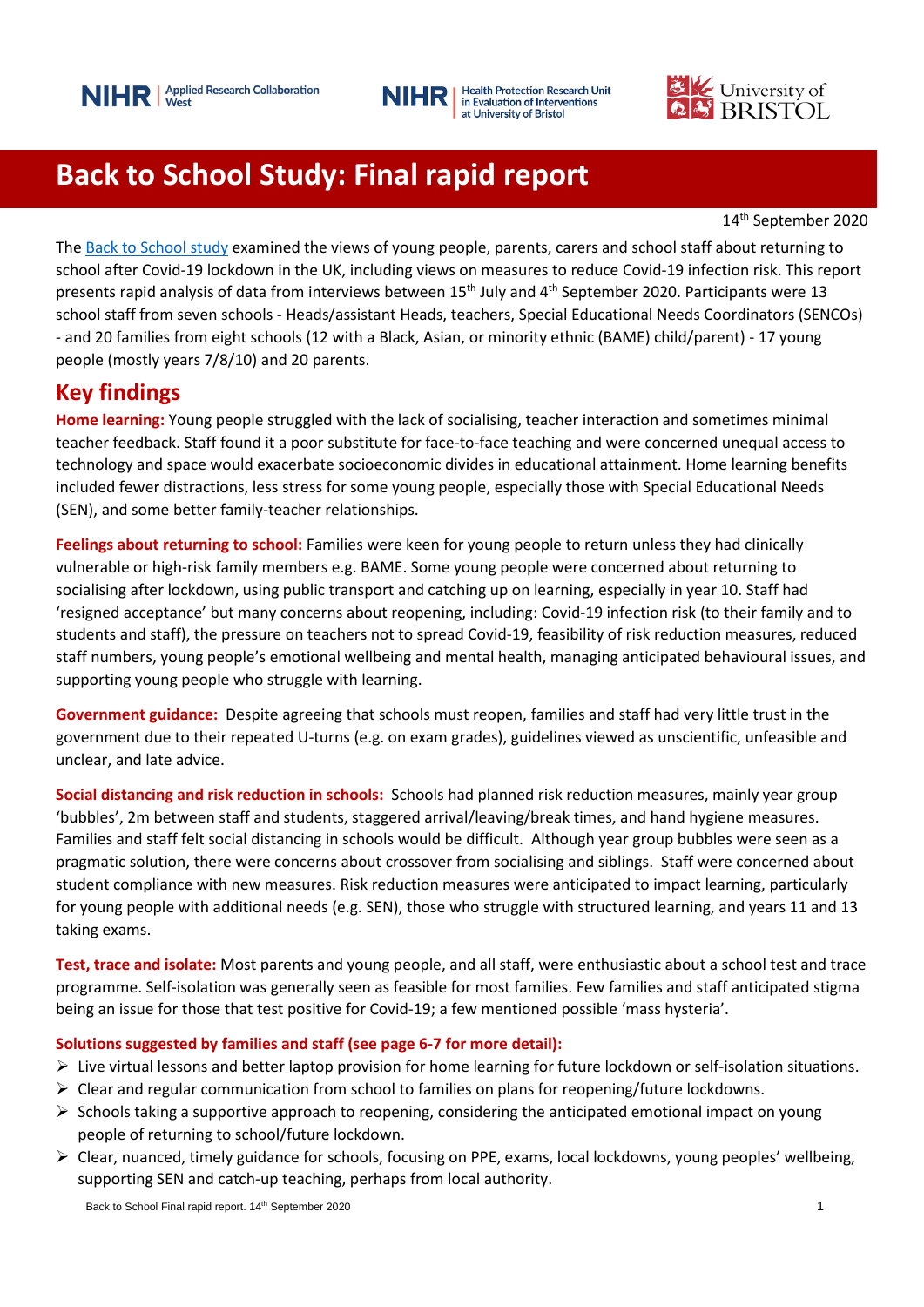- ➢ Funding for catch-up tutoring, emotional support, and supplies/equipment (for learning and cleaning/hand hygiene) - and additional staff and space.
- $\triangleright$  Resources for young people with additional needs/ SEN.
- $\triangleright$  Exchanging ideas of creative ways to teach within the restrictions of social distancing.
- $\triangleright$  Reduced exam curriculum.
- ➢ Clear consistent messaging and reminders to young people on new risk reduction measures emphasising compliance for the 'collective good', and well thought-out enforcement of new rules.
- $\triangleright$  A school-based test and trace programme.
- $\triangleright$  More clarity on the symptoms of Covid-19 for families, clear and easy methods for reporting, and sensitive school responses to positive tests.

# **Views of families**

# **Home learning**

- Younger students had not attended school during lockdown. Year 10s had almost all been in for a few days (one had not due to perceived risk of Covid-19). Very few students had had 'live' remote lessons. All young people were set work online (one participant was sent paperwork due to lack of internet access). A few reported phone calls from school or online tutor group sessions.
- Attitudes to online learning varied widely. The main challenges were lack of teacher interaction/guidance, minimal/slow feedback, lack of motivation, and loss of structure to the day. The lack of teacher input impacted learning and motivation. Young people who already struggled with school found home learning especially difficult.
- Most parents felt their children coped and adapted well. Some young people enjoyed fewer distractions working at home, planning their own time, a more relaxed atmosphere and becoming better independent learners.
- Most young people missed the social aspects of school, especially year 7/8 who were just starting to socialise independently of their parents.

# $\sum_{n=1}^{n}$

## **School campus reopening plans**

Most parents and young people, but not all, had information from school about plans for Covid-19 infection risk reduction and some appreciated the clarity of information received. There was, however, a lack of information about academic 'catch-up', and many families wanted to discuss individual concerns.

- Although aware of the ongoing risk of Covid-19 and concerned about a return to lockdown, most young people and parents were eager to return to school for young peoples' learning, socialising and mental health. Home learning was felt to be unsustainable, especially for older years. Parents looked forward to the 'return to normality' and having more time.
- Despite agreeing that schools must re-open, trust in the government was very low due to repeated U-turns (e.g. on exam grades), unscientific guidelines, and unfeasible, changeable and late advice.

"it's a bit of a joke, you know, and they [government] say they care, but they don't" (Sasha, parent of yr 10)

- Concerns about the risk of Covid-19 were mainly due to vulnerable or BAME family members. For most, risk of infection was not a major concern and/or was outweighed by benefits of being back at school.
- Some were concerned about the Covid-19 risk of commuting by public transport.
- Young people were less concerned about the risk of Covid-19 for themselves, and more about returning to socialising and routine after so long, and catching up on learning, especially in year 10. One student was worried about government plans to weigh all young people at school. There was very little awareness of school catch up plans.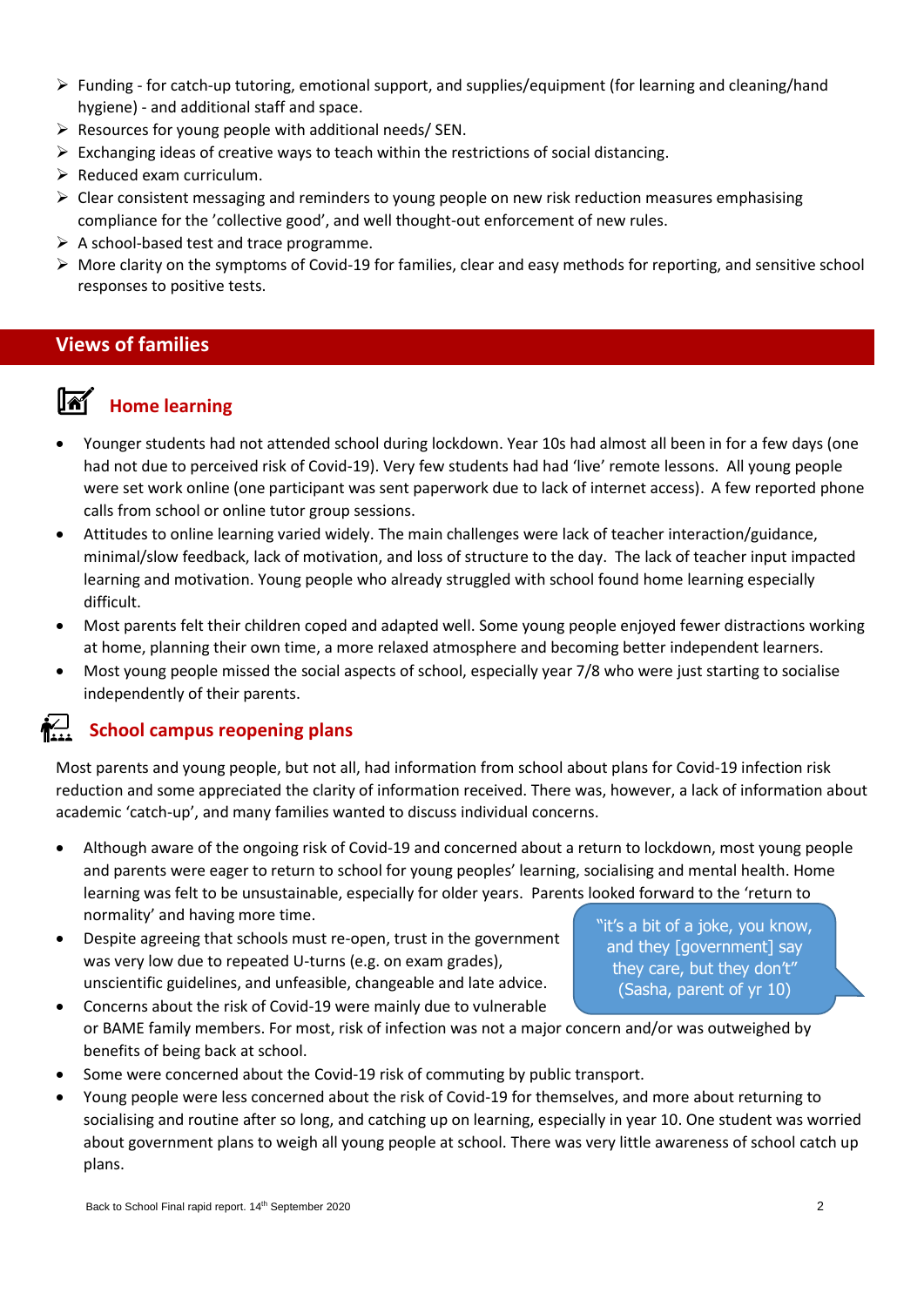• Other less common concerns were: the risk to teachers; compulsory attendance; how school will deal with young people's emotional issues, and practicalities e.g. short time slots for drop off.

# **Social distancing & infection control in schools**

- Although families generally agreed schools need to implement covid-19 risk reduction measures, there was consensus that social distancing between young people in schools is impossible due to the volume of people and lack of space in the school environment. Parents could not see it working unless there was more space or fewer young people physically in school (e.g. split classes in a rota system). There was also a feeling that excitement on returning and wanting to be 'normal' may mean close physical contact.
- Young people felt that year group bubbles were a sensible and feasible idea. Some parents agreed, seeing it as a pragmatic solution. However, many families were concerned about their

"people are just are not gonna do it [social distance]. They're just gonna do what they want and like run around the whole place,... it doesn't make sense. I mean, maybe they have some magical plan or something like that, but..there's not enough space" (yr 7 pupil)

effectiveness because a) year groups are so big (200+), and b) there would be crossover between bubbles due to siblings, friends, or congregating outside school gates. Only one young person was concerned about the risk of teachers crossing bubbles.

- There was some concern from parents and young people about how the rules would be enforced, and a few parents thought some young people might see the new rules as an invitation to misbehave, in particular 2m distance from the teachers.
- Social distancing will be particularly difficult at lunch/break times, arrival/leaving school and in corridors, and in active and practical lessons such as art, PE, science, dance and drama.
- Anticipated impact of social distancing measures on learning varied. Parent and young peoples' concerns included the new rules being a distraction, and restricted teaching methods (mainly teacher-student distancing)
- Families were less aware of school plans for hand hygiene and other infection control strategies (face coverings, ventilation etc) but anticipated hand sanitiser gel in/near classrooms, and (latterly) masks encouraged in corridors. There was some concern about availability of washing facilities, and a few parents felt handwashing is more effective than gel and should be emphasised. Barriers included lack of time and forgetting.

# **Test, trace and isolate**

- Most parents and young people were enthusiastic about the idea of a school based test and trace programme, as it would make schools safer and reassure families, although some parents were less keen due to concerns about use of their child's data. There was concern about school lockdowns being more frequent due to increased testing, with implications for parents (time off work), young people (loss of learning) and schools (attendance figures and academic achievement).
- Barriers to reporting symptoms included parents/young people wanting to attend school (parents needing to work), embarrassment/ stigma, and lack of awareness of the symptoms/what should be reported.
- Self-isolation was generally seen as feasible for families. Many families had already self-isolated and had mixed experiences. Having helpful neighbours made it easier. Lack of space at home made it harder.
- Although most people did not anticipate any major risk of stigma around receiving a positive test result for Covid-19, some felt that it might be an issue among the young people at school.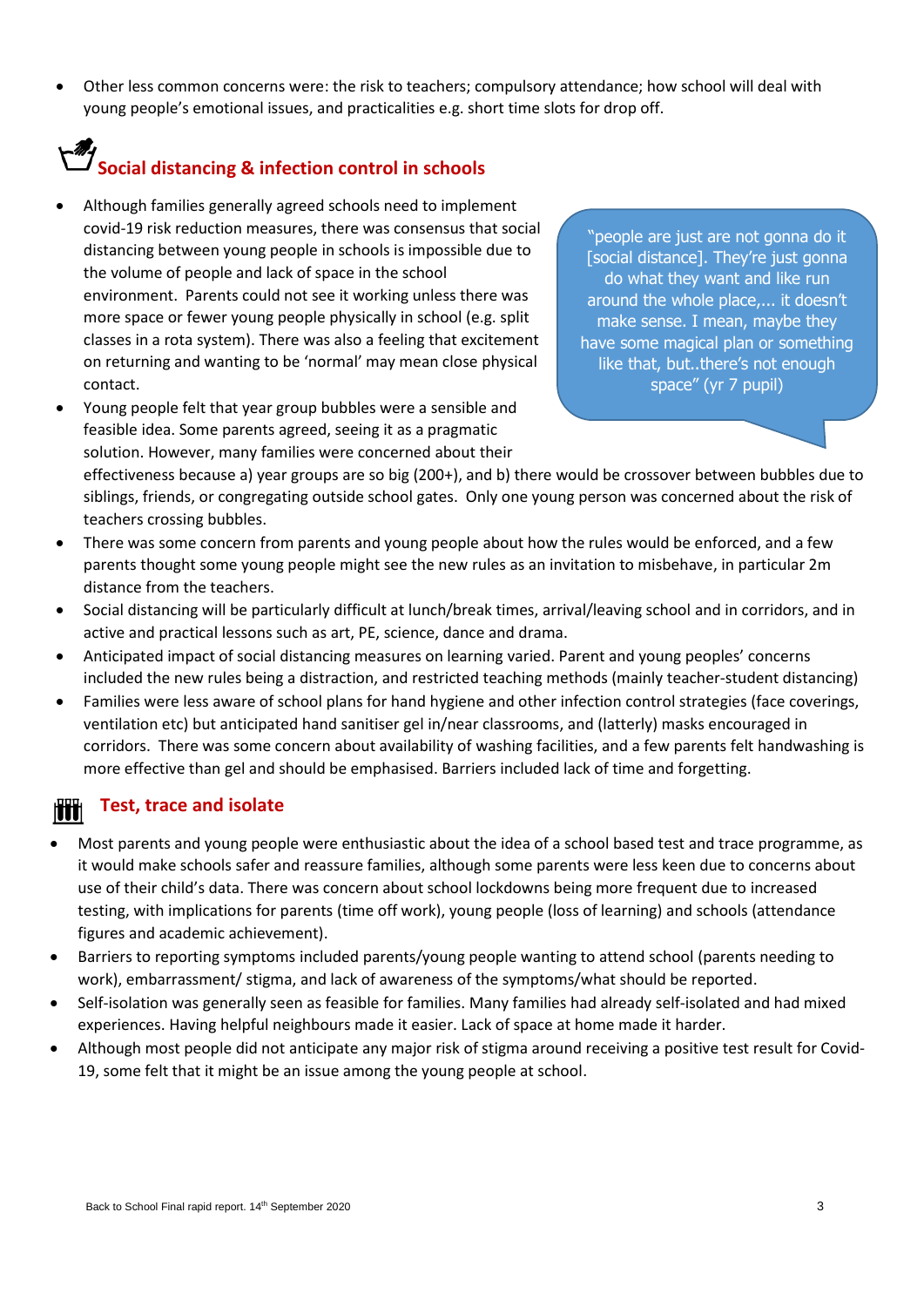# **Home learning**

• There were clear limitations and challenges of home learning, which was a poor substitute for face to face teaching, especially for older years. Staff spent extra time working and needed IT expertise.

Staff reported some benefits. Some students (especially with SEN) were "I'm not sure I would call it teaching in the way that I understand teaching. I understand teaching as very much an interpersonal, communicative practice that's very responsive and reactive, as well as being, sort of, prepared and planned and then delivered." (Ellie, teacher, School 5)

'blossoming' and enjoying learning at home during lockdown. Staff also noted improved communication and

relationships with families and among staff, including learning how to communicate virtually. Staff IT expertise and the schools' online provision also improved. One school was particularly proud of how they coped.

Staff were concerned about lockdown increasing the divide in educational attainment between families of lower socioeconomic status who had poorer access to space and technology for home learning.

"[For] a lot of [autistic spectrum] students I think the hyper-vigilance and the sensory overload that they experience at school is a real challenge, despite academically being very able. I think being in a home environment has just been kind of quite healthy for them" (Dave, SENCO, School 6)

- Learning for young people without computers/internet was particularly affected. The provision of laptops from the government was inadequate and came too late. Paper copies of work were sent out to these students, but they could not be returned for assessment.
- One staff member was concerned about unknown long-term impact of lockdown on young peoples' mental health and capacity to learn.

#### *i*r∷ **School campus reopening plans**

Staff had mixed feelings and many concerns about reopening schools. These included Covid-19 infection risk, young people's emotional wellbeing, managing anticipated behavioural issues as students readjust to being back at school, and supporting young people who struggle with learning or are in Covid-19 'vulnerable' categories.

- The huge amount of work senior leadership teams had put into making plans for September was appreciated.
- Staff had a "resigned acceptance" of returning to school.
- Staff had a complete lack of trust or faith in government guidance for schools, which they described variously as "atrocious", "woolly", "incoherent", "contradictory", "unclear", and that schools have been "set up to fail".

"[there is a] complete disconnect between those [gov] announcements and reality of teaching" (Anna, SENCO, School 1)

This mistrust was exacerbated by the U-turns on exam results. Lack of trust in the government made decisionmaking the responsibility of schools/staff and more opinion based. Advice from local authorities, PHE, and government teaching bodies was more trusted. *can't trust our government it's* 

- Concerns about schools reopening:
	- o The Covid-19 infection risk schools are like "petri dishes". Some also described "guilt" about being a "spreader" and posing a risk to their own families, and a responsibility to reduce their own risk outside of school to facilitate returning to work.

*almost with us and I feel really*  "It's almost like this responsibility [falls on teachers] because we know we can't trust our government. It's almost with us and I feel really uncomfortable about that" (Claire, teacher, School 8)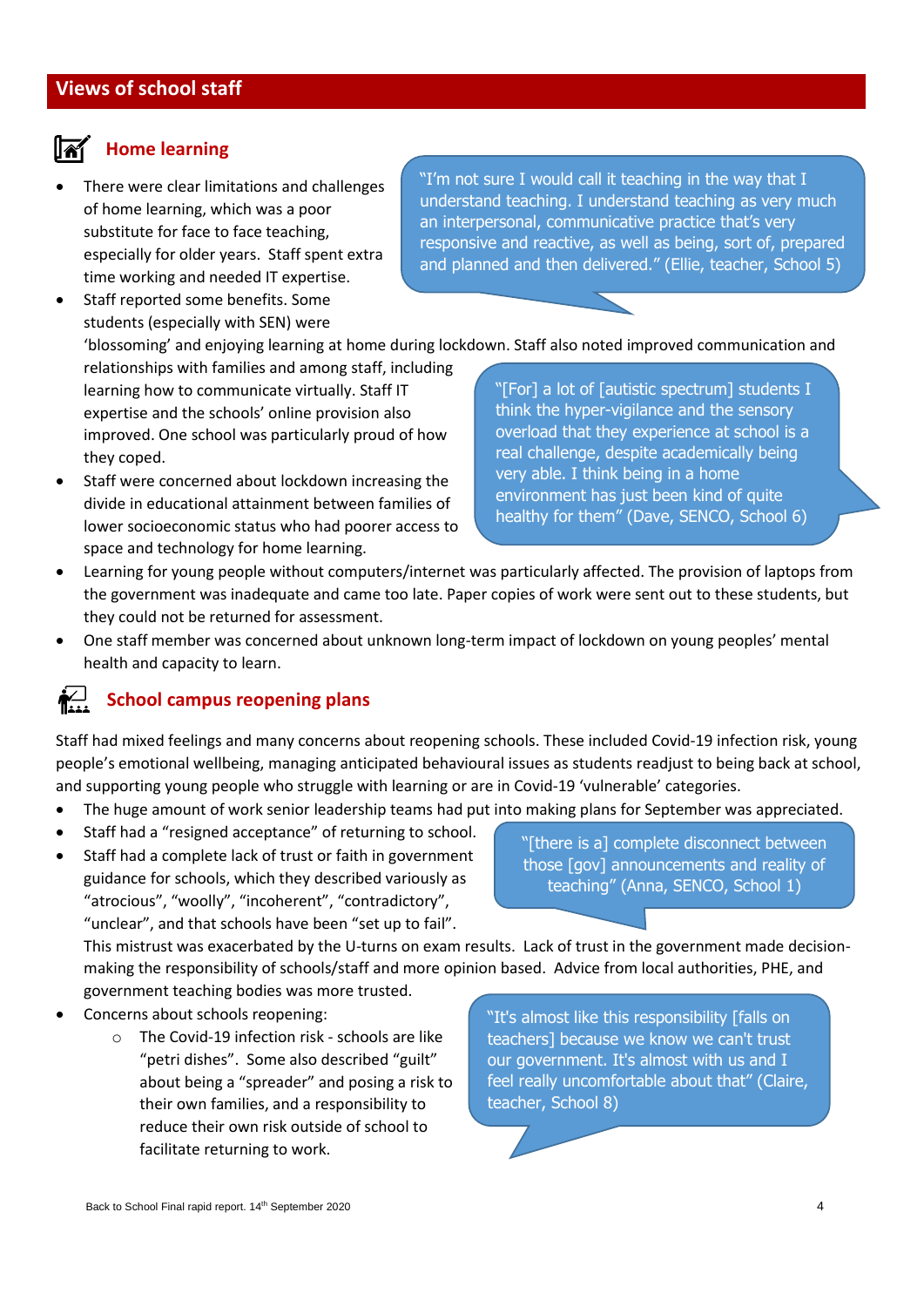- o Feasibility of risk reduction measures. Also, a variability in young peoples' existing experience of and adherence to social distancing rules.
- o Reduced staff numbers (vulnerable staff working from home).
- o Young people adjusting to the social aspects and routine of school, associated anxieties and behavioural issues, and how the school would manage these.
- o Emotional impact of the pandemic and return to school on young people, and lack of advanced planning from schools on how to deal with this.
- o 'Explosion' of safeguarding issues being reported from lockdown.

"what's difficult to predict is the more abstract side of it, so the underlying anxieties and worries that students might have about being together… and how that might affect behaviours and interactions with each other" (John, teacher, School 3)

o Particular groups of concern: BAME families due to increased risk from Covid-19; English as an Additional Language (EAL) families who may have spent lockdown not speaking English; young people with SEN, due to their tendency to over-worry, and need for close physical contact, 'soft spaces', and Learning Support Assistants; young people with anxiety; vulnerable young people who have not engaged with home learning or suffered family issues during lockdown; young carers/those with family members at greater risk from Covid-19; bereaved young people; years in transition (7 and 12) and exam years; young people already "avoidant" of school or who struggle with structured learning/have shorter attention spans; vulnerable staff.

# **Social distancing & infection control in schools**

Most schools had put measures in place to allow for as much social distancing as possible, but young people were not expected to social distance, rather there was a reliance on year group 'bubbles' and staggered arrival/leaving/breaks. Teachers move between classrooms/zones, and staff stay 2m from young people wherever possible – including staying at the front of classrooms. There were plans to reduce/cancel assemblies, vertical tutor groups and practical lessons. Hand hygiene was to be encouraged with hand sanitiser gel in place throughout school and handwashing on arrival and at breaks, masks used in corridors and extra cleaning. Staff felt young people would follow the new rules as they are generally "conformists" but were concerned/unclear about enforcing rules.

The main anticipated barriers to these measures were lack of space, and young people not following the rules for a variety of reasons (forgetting, seeing new rules as a challenge, different rules outside school, being naturally tactile and physical, lack of understanding of collective need). Commuting by public transport was also a concern, as was the impact on teaching methods and pastoral care, and anticipated

"differentiation for a student with educational needs should be relatively surreptitious in some way. But if I've got a student who's sitting a little further back, and I'm, 'Oh, so and so. Don't forget that you need to do this,' or call across the classroom, that could have quite a debilitating impact. I'm not sure how TAs [teaching assistants] are going to work, because obviously they have to be so close to a student to then to really sort of do their role properly" (Ellie, teacher, School 5)

behaviour issues (e.g. young people left unsupervised in classrooms). New rules, especially pupils distancing from staff and a more academic learning style, were anticipated to particularly impact those with additional needs e.g. SEN, those who find structured learning difficult, those with shorter attention spans, and years 7/exam years. Teachers were concerned about being unable to teach responsively or help those who need extra support.

Concerns about hand hygiene/infection control were mostly practical (provision of hand sanitiser gel, monitoring handwashing, poor ventilation).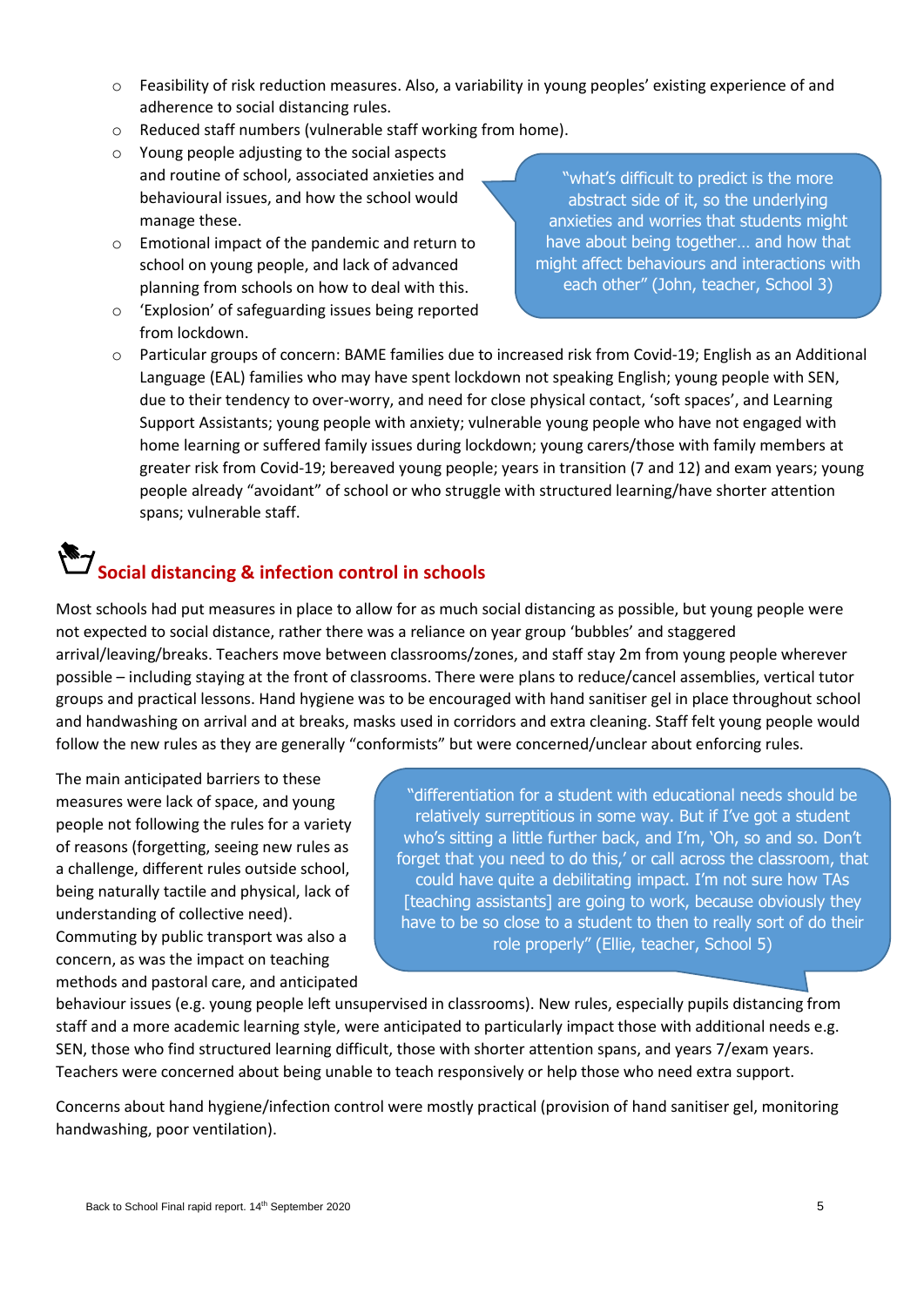# **Test, trace and isolate**

- All staff thought testing in schools is important and would reassure students, parents and staff, and encourage students to attend school.
- There was concern about staff not reporting symptoms/positive tests to the Head as they feel guilty for a) taking sickness absence and b) getting infected (e.g. socialising over the holidays) when they have a responsibility to the school.
- Most staff did not anticipate stigma in response to a positive test at school, although two mentioned possible 'mass hysteria' and another that teenagers 'love to joke and point a finger'.

## **Suggested solutions**

This section describes the parents, young people and staff suggestions for the reopening of schools.

### **Guidance, resources and information**

- Staff need clear, nuanced, timely government guidance/advice, including case studies, developed with input from schools. To include PPE, exams, local lockdowns, dealing with young people's issues, supporting SEN, and catch-up teaching. Staff also suggested directive guidance from local authorities, so schools don't have to independently plan how to comply with government regulations, and local-specific information.
- Staff suggested funding, particularly for: emotional support for young people; catch-up tutoring; learning equipment; cleaning products; hand sanitiser; PPE. Additional staff (e.g. supply teachers) and space (e.g. church halls) would also help, especially regarding the needs of young people with SEN.
- Clear and regular communication from schools about the changes made is important to reassure parents.

### **Covid-19 risk reduction**

- To increase compliance with risk reduction measures, staff felt schools may need to "convince" pupils and emphasise the "collective good". Staff and parents emphasised the need for clear consistent messaging and regular empowering reminders.
- Parents felt schools need to give thought to the benefits and risks of strictly enforcing new 'rules'. One parent suggested splitting the class and having half in attendance, half learning online, although this is not possible within current government guidelines.

### **Test, trace and isolate**

- Parents suggested more clarity on the symptoms of Covid-19, if they were expected to report them. They wanted a clear and easy method of reporting and wanted the implications of reporting symptoms made clear.
- Clear information for young people about the implications of a positive test/reporting symptoms and psychological support for those with positive tests to avoid blame and reassure them about their outcomes.
- Response to a positive test result would need to be dealt with quickly and carefully by the SLT.

### **School plans to support young people**

- A slow transition period to allow young people adjust to the new approaches.
- Risk assessments, communication with, and some school prior to September for vulnerable young people.
- Academically a 'no blame culture' for work not done during home learning, and catch-up provision.
- Collaboration with staff with mental health expertise and external organisations.